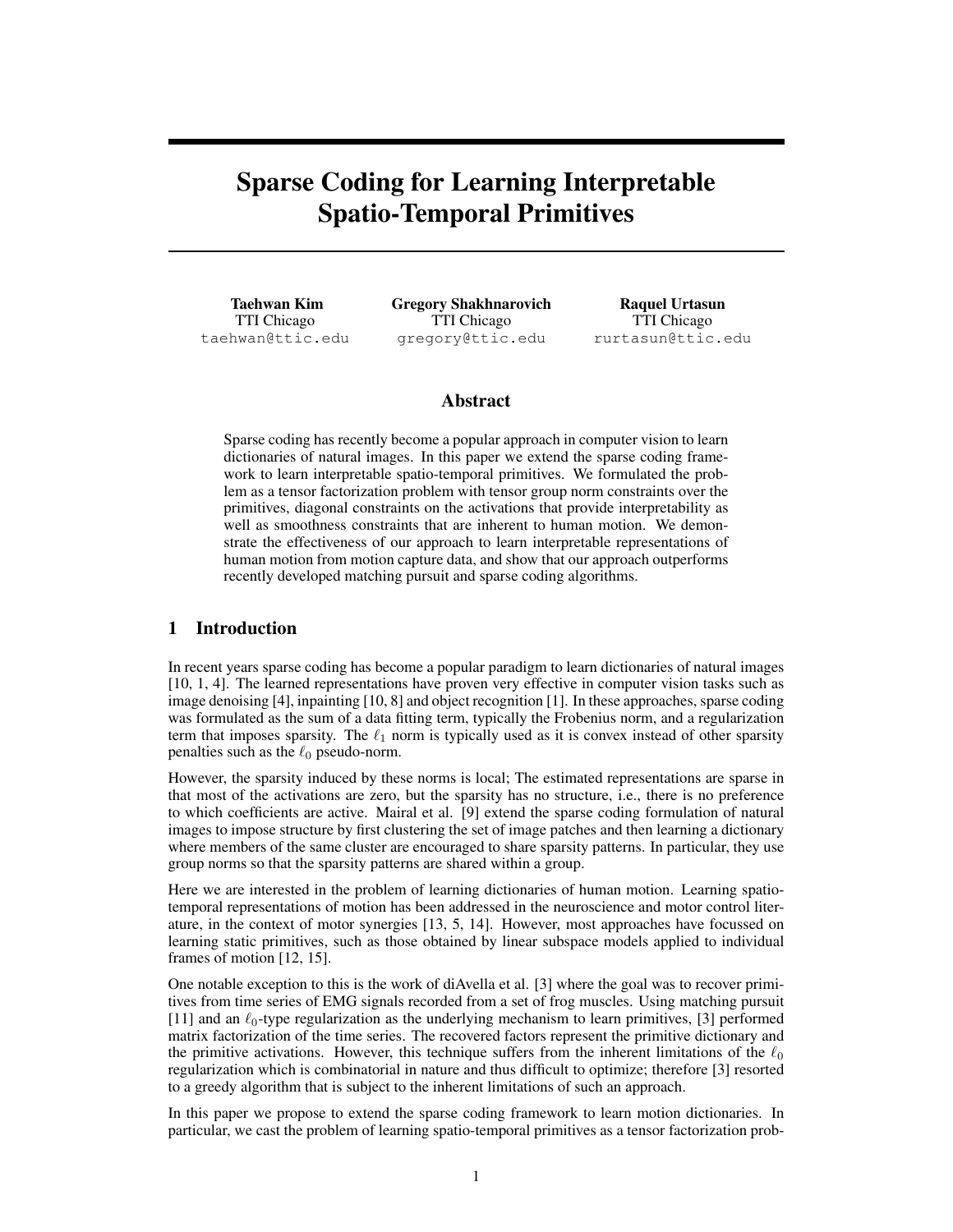lem and introduce tensor group norms over the primitives that encourage sparsity in order to learn the number of elements in the dictionary. The introduction of additional diagonal constraints in the activations, as well as smoothness constraints that are inherent to human motion, will allow us to learn interpretable representations of human motion from motion capture data. As demonstrated in our experiments, our approach outperforms state-of-the-art matching pursuit [3], as well as recently developed sparse coding algorithms [7].

## 2 Sparse coding for motion dictionary learning

In this section we first review the framework of sparse coding, and then show how to extend this framework to learn interpretable dictionaries of human motion.

#### 2.1 Traditional sparse coding

Let  $Y = [\mathbf{y}_1, \dots, \mathbf{y}_N]$  be the matrix formed by concatenating the set of training examples drawn i.i.d. from  $p(y)$ . Sparse coding is usually formulated as a matrix factorization problem composed of a data fitting term, typically the Frobenius norm, and a regularizer that encourages sparsity of the activations

$$
\min_{\mathbf{W},\mathbf{H}} ||\mathbf{Y}-\mathbf{W}\mathbf{H}||_F^2 + \lambda \psi(\mathbf{H}).
$$

or equivalently

$$
\min_{\mathbf{W}, \mathbf{H}} \quad ||\mathbf{Y} - \mathbf{W}\mathbf{H}||_F^2
$$
\n
$$
\text{subject to} \quad \psi(\mathbf{H}) \le \delta_{sparse}
$$

where  $\lambda$  and  $\delta_{sparse}$  are parameters of the model. Additional bounding constraints on W are typically employed since there is an ambiguity on the scaling of  $W$  and  $H$ . In this formulation  $W$  is the dictionary, with  ${\bf w}_i$  the dictionary elements,  ${\bf H}$  is the matrix of activations, and  $\psi({\bf H})$  is a regularizer that induces sparsity. Solving this problem involves a non-convex optimization. However, solving with respect to W and H alone is convex if  $\psi$  is a convex function of H. As a consequence,  $\psi$  is usually taken to be the  $\ell_1$  norm, i.e.,  $\psi(\mathbf{H}) = \sum_{i,j} |h_{i,j}|$ , and an alternate minimization scheme is typically employed [7].

If the problem has more structure, one would like to use this structure in order to learn non-local sparsity patterns. Mairal et al. [9] exploit group norm sparsity priors to learn dictionaries of natural images by first clustering the training image patches, and then learning a dictionary where members of the same cluster are encouraged to share sparsity patterns. In particular, they use the  $\ell_{2,1}$  norm defined as  $\psi(\mathbf{H}) = \sum_k ||\mathbf{h}^k||_2$ , where  $\mathbf{h}^k$  are the elements of  $\mathbf H$  that are members of the  $k$ -th group. Note that the members of a group do not need to be rows or columns, more complex group structures can be employed [6].

However, the structure imposed by these group norms is not sufficient for learning interpretable motion primitives. We now show how in the case of motion, we can consider the activations and the primitives as tensors and impose group norm sparsity on the tensors. Moreover, we impose additional constraints such as continuity and differentiability that are inherent of human motion data, as well as diagonal constraints that ensure interpretability.

### 2.2 Motion dictionary learning

Let  $Y \in \mathbb{R}^{D \times L}$  be a D dimensional signal of temporal length L. We formulate the problem of learning dictionaries of human motion as a tensor factorization problem where the matrix W is now a tensor,  $\mathbf{W} \in \mathbb{R}^{D \times P \times Q}$ , encoding temporal and spatial information, with D the dimensionality of the observations,  $P$  the number of primitives, and  $Q$  the length of the primitives. H is now also defined as a tensor,  $\mathbf{H} \in \mathbb{R}^{Q \times P \times L}$ , with L the temporal length of the sequence. For simplicity in the discussion we assume that the primitives have the same length. This restriction can be easily removed by setting  $Q$  to be the maximum length of the primitives and padding the remaining elements to zero. We thus define the data term to be

$$
\ell_{data} = ||\mathbf{Y} - vec(\mathbf{W})vec(\mathbf{H})||_F
$$
\n(2)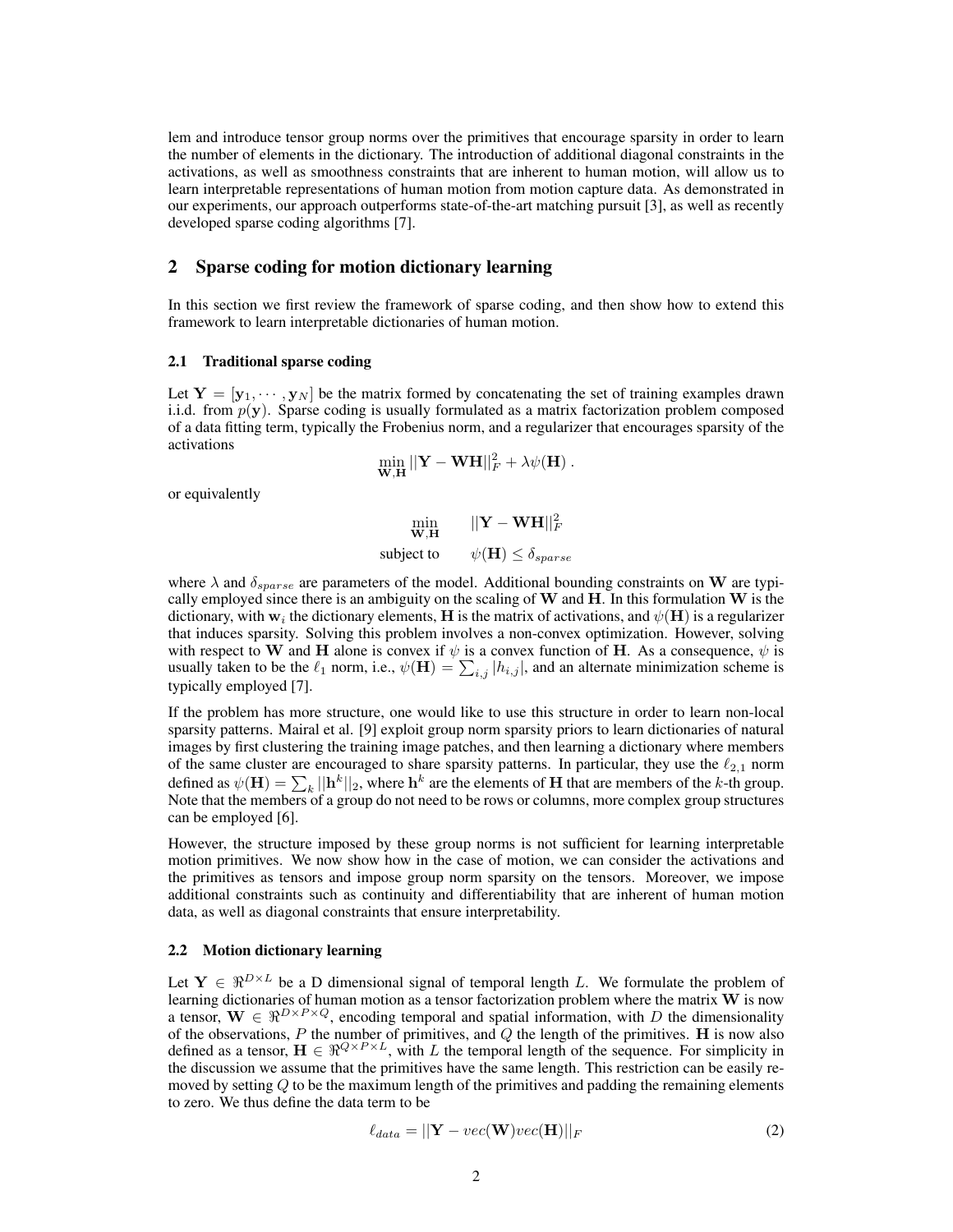

Figure 1: Walking dataset composed of multiple walking cycles performed by the same subject. (left, center) Projection of the data onto the first two principal components of walking. This is the data to be recovered. (right) Training error as a function of the number of iterations. Note that our approach converges after only a few iterations

where  $vec(\mathbf{W}) \in \Re^{D \times PQ}$  and  $vec(\mathbf{H}) \in \Re^{QP \times L}$  are projections of the tensors to be represented as matrices, i.e., flattening.

When learning dictionaries of human motion, there is additional structure and constraints that one would like the dictionary elements to satisfy. One important property of human motion is that it is smooth. We impose continuity and differentiability constraints by adding a regularization term that encourages smooth curvature, i.e.,  $\phi(\mathbf{W}) = \sum_{p=1}^{P} ||\nabla^2 \mathbf{W}_{p,:,:}||_F$ .

One of the main difficulties with learning motion dictionaries is that the dictionary words might have very different temporal lengths. Note that this problem does not arise in traditional dictionary learning of natural images, since the size of the dictionary words is manually specified [4, 1, 9]. This makes the learning problem more complex since one would like to identify not only the number of elements in the dictionary, but also the size of each dictionary word. We address this problem by adding a regularization term that prefers dictionaries with small number of primitives, as well as primitives of short length. In particular, we extend the group norms over matrices to be group norms over tensors and define

$$
\ell_{p,q,r}(\mathbf{W}) = \left(\sum_{i=1}^{P} \left(\sum_{j=1}^{Q} \left(\sum_{k=1}^{D} |W_{i,j,k}|^{p}\right)^{q/p}\right)^{r/q}\right)^{1/r}
$$

where  $W_{i,j,k}$  is the k-th dimension at the j-th time frame of the *i*-th primitive in W.

We will also like to impose additional constraints on the activations H. For interpretability, we would like to have only positive activations. Moreover, since the problem is under-constrained, i.e., H and W can be recovered up to an invertible transformation  $\mathbf{WH} = (\mathbf{WC}^{-1})(\mathbf{CH})$ , we impose that the elements of the activation tensor should be in the unit interval, i.e.,  $\mathbf{H}_{i,j,k} \in [0,1]$ . As in traditional sparse coding, we encourage the activations to be sparse. We impose this by bounding the  $L_1$  norm. Finally, to impose interpretability of the results as spatio-temporal primitives, we impose that when a spatio-temporal primitive is active, it should be active across all its time-length with constant activation strength, i.e.,  $\forall i, j, k, H_{i,j,k} = H_{i,j+1,k+1}.$ 

We thus formulate the problem of learning motion dictionaries as the one of solving the following optimization problem

$$
\min_{\mathbf{W},\mathbf{H}} \qquad ||\mathbf{Y} - vec(\mathbf{W})vec(\mathbf{H})||_F + \lambda \phi(\mathbf{W}) + \eta L_{p,q,r}(\mathbf{W})
$$

subject to 
$$
\forall i, j, k \quad 0 \le H_{i,j,k} \le 1
$$
,  $H_{i,j,k} = H_{i,j+1,k+1}$ ,  $\forall j \sum_{i,j} H_{i,j,k} \le \delta_{train}$  (3a)

where  $\delta_{train}$ ,  $\lambda$  and  $\eta$  are parameters of our model.

When optimizing over  $W$  or  $H$  alone the problem is convex. We thus perform alternate minimizatio. Our algorithm converges to a local minimum, the proof is similar to the convergence proof of block coordinate descent, see Prop. 2.7.1 in [2].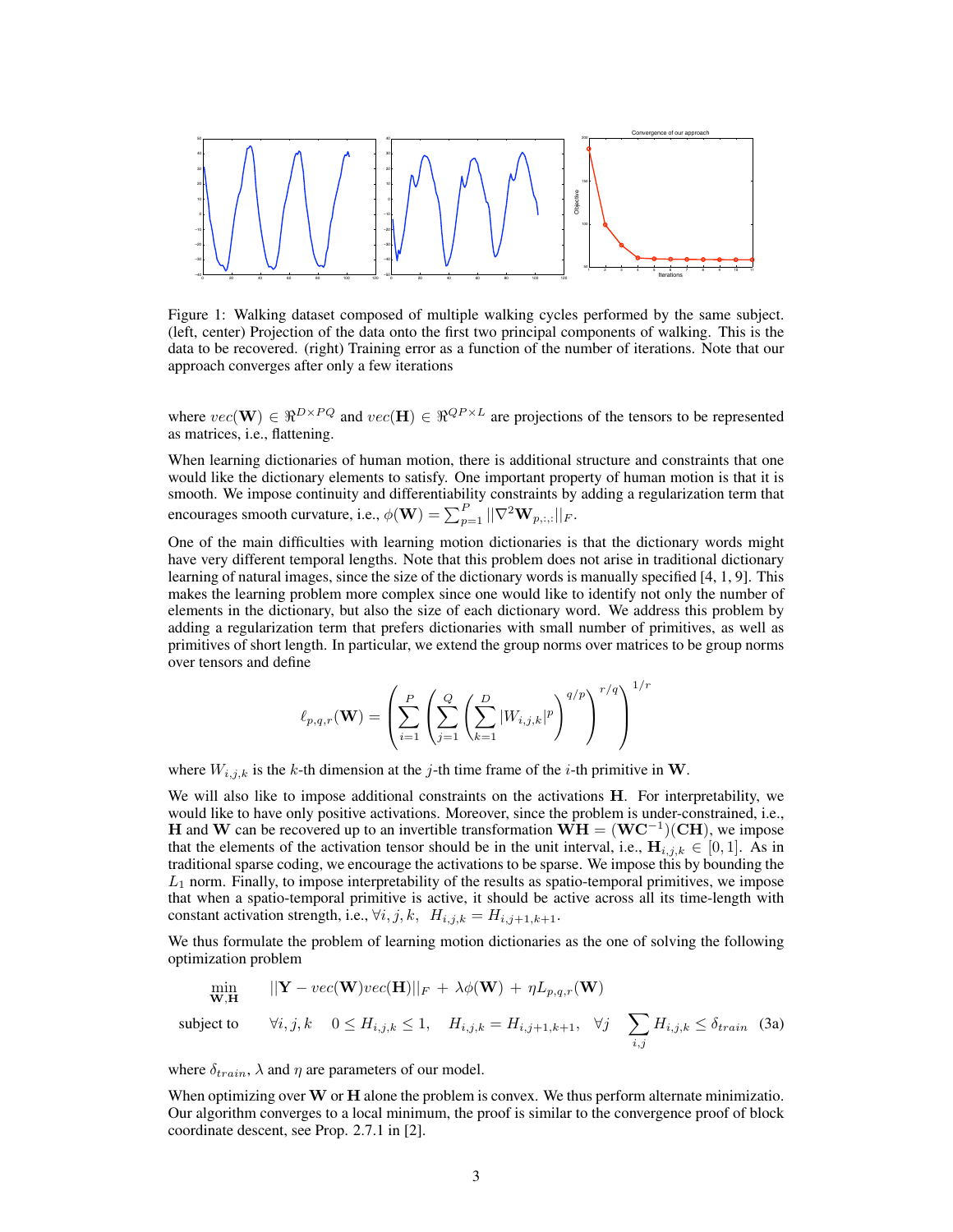

Figure 2: Estimation of W and H when the number of primitives is unknown, using (top) matching pursuit without refractory period, (second row) matching pursuit with refractory period [3], (third row) traditional sparse coding and (bottom) our approach. Note that our approach is able to recover the primitives, their number and the correct activations. Matching pursuit is able to recover the number of primitives when using refractory period, however the activations and the primitives are not correct. When we do not use the refractory period, the recovered primitives are very noisy. Sparse coding has a low reconstruction error, but neither the number of primitives, nor the primitives and the activations are correctly recovered.

## 3 Experimental Evaluation

We compare our algorithm to two state-of-the-art approaches in the task of discovering interpretable primitives from motion capture data, namely, the sparse coding approach of [7] and matching pursuit [3]. In the following, we first describe the baselines in detail. We then demonstrate our method's ability to estimate the primitives, their number, as well as the activation patterns. We then show that our approach outperforms matching pursuit and sparse coding when learning dictionaries of walking and running motions. For all experiments we set  $\delta_{train} = 1$ ,  $\delta_{test} = 1.3$ ,  $\lambda = 1$  and  $\eta = 0.05$  and use the  $\ell_{2,1,1}$  norm. Note that similar results where obtained with the  $\ell_{2,2,1}$  norm. For SC we use  $\beta = 0.01$  and c is set to the maximum value of the  $\ell_2$  norm. The threshold for MP with refractory period is set to 0.1.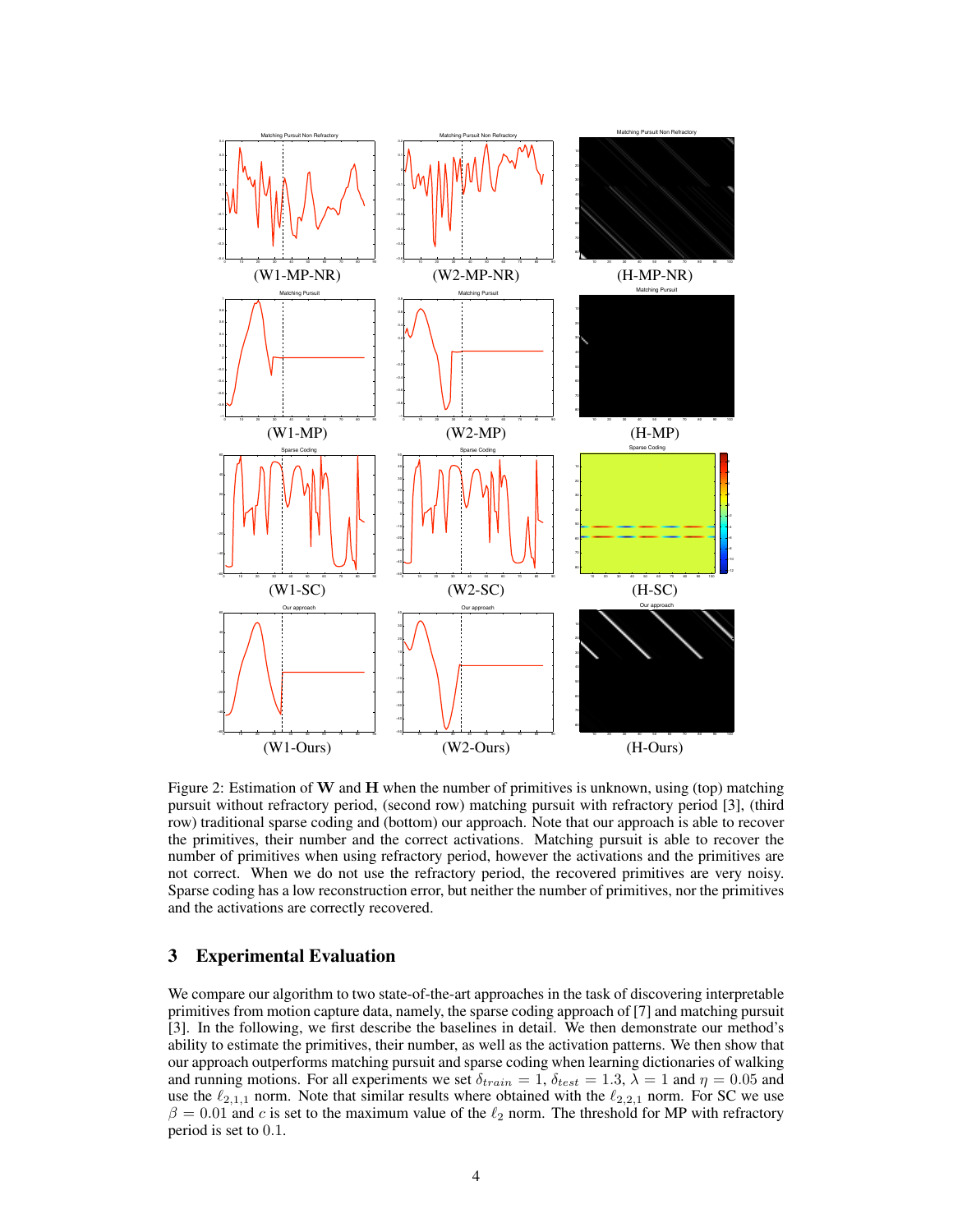

Figure 3: Error as a function of the dimension when adding Gaussian noise of variance 50 and 100. (Top) Walking, (bottom) running.

**Matching pursuit (MP):** We follow a similar approach to [3] where an alternate minimization over  $W$  and  $H$  is employed. For each iteration in the alternate minimization,  $W$  is optimized by minimizing  $\ell_{data}$  defined in Eq. (2) until convergence. For each iteration in the optimization of H, an over-complete dictionary  $D$  is created by taking the primitives in W, and generating candidates by shifting each primitive in time. Note that the cardinality of the candidate dictionary is  $|\mathcal{D}| = P(L + Q - 1)$  if W has P primitives and the data is composed of L frames. Once the dictionary is created, a set of primitives is iteratively selected (one at a time) by choosing at each iteration the primitive with the largest scalar product with respect to the residual signal that cannot be explained with the already selected primitives. Primitives are chosen until a threshold on the scalar product is reached. Note that this is an instance of Matching Pursuit [11], a greedy algorithm to solve an  $\ell_0$ -type optimization. Additionally, in the step of choosing elements in the dictionary, [3] introduced the refractory period, which means that when one element in the dictionary is chosen, all overlapping elements are removed from the dictionary. This is done to avoid multiple activations of primitives. In our experiments we compare our approach to matching pursuit with and without refractory period.

Sparse coding (SC): We use the sparse coding formulation of [7] which minimizes the Frobenius norm with an  $L1$  regularization penalty on the activations

$$
\min_{\mathbf{\bar{W}}, \mathbf{\bar{H}}} \qquad ||\mathbf{Y} - \bar{\mathbf{W}} \bar{\mathbf{H}}||_F + \beta \sum_{i,j} |\bar{H}_{i,j}|
$$
\n
$$
\text{subject to} \qquad \forall j \qquad |\bar{\mathbf{W}}_{:,j}| \le c
$$

with  $\beta$  a constant trading off the relative influence of the data fitting term and the regularizer, and c a constant bounding the value of the primitives. Note that now  $\bf{W}$  and  $\bf{H}$  are matrices. Following [7], we solve this optimization problem alternating between solving with respect to the primitives  $\overline{W}$  and the activations  $H$ .

#### 3.1 Estimating the number of primitives

In the first experiment we demonstrate the ability of our approach to infer the number of primitives as well as the length of the existing primitives. For this purpose we created a simple dataset which is composed of a single sequence of multiple walking cycles performed by the same subject from the CMU mocap dataset  $<sup>1</sup>$ . We apply PCA to the data reducing the dimensionality of the observations</sup>

<sup>&</sup>lt;sup>1</sup>The data was obtained from mocap.cs.cmu.edu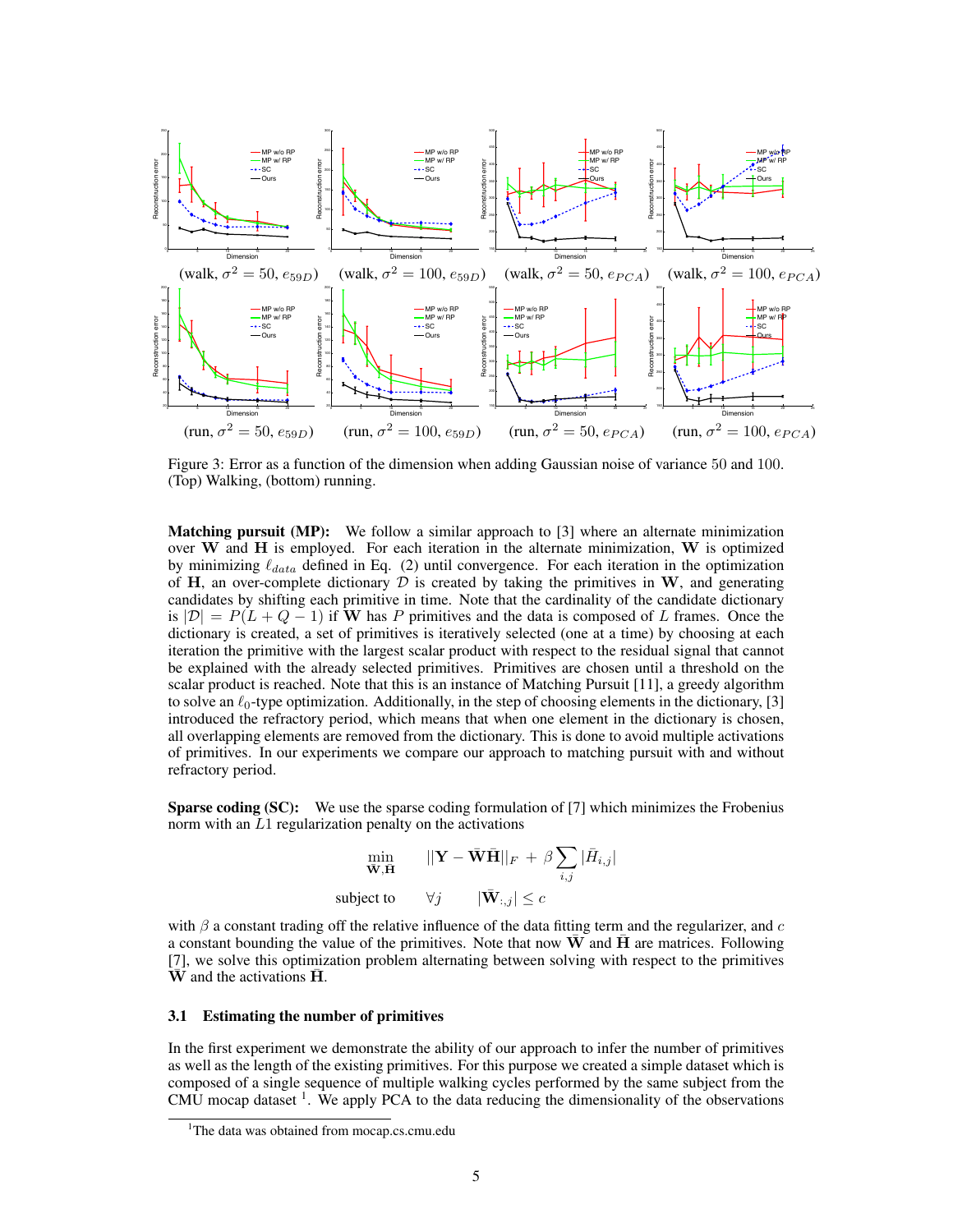

Figure 4: Error as a function of the Gaussian noise variance for 4D and 10D spaces learned from a dataset composed of a single subject. (Top) walking, (bottom) running.

from 59D to 2D for each time instant. Fig. 1 depicts the projections of the data onto the first two principal components as a function of time. In this case it is easy to see that since the motion is periodic, the signal could be represented by a single 2D primitive whose length is equal to the length of the period.

To perform the experiments we initialize our approach and the baselines with a sum of random smooth functions (sinusoids) whose frequencies are different from the principal frequency of the periodic training data, and set the number of primitives to  $P = 2$ . One primitive is set to have approximately the same length as a cycle of the periodic motion and the other primitive is set to be 50% larger. Note that a rough estimate of the length of the primitives could be easily obtained by analyzing the principal frequencies of the signal. Fig. 2 depicts the results obtained by our approach and the baselines. The first two columns depict the two dimensional primitives recovered (W1 and W2). Each plot represents  $vec(\mathbf{W}_{i,:,:}) \in \Re^{(Q_1+Q_2)\times 1}$ . The dotted black line separates the two primitives. Note that we expect these primitives to be similar to the original signal, i.e.,  $vec(\mathbf{W}_{1,:,:})$ similar to a period in Fig. 1 (left) and  $vec(\mathbf{W}_{2,:,:})$  to a period in Fig. 1 (right). The third column depicts the activations  $vec(\mathbf{H}) \in \mathbb{R}^{(Q_1+Q_2)\times L}$  recovered. We expect the successful activations to be diagonal, and to appear only once every cycle.

Note that our approach is able to recover the number of primitives as well as the primitive themselves and the correct activations. Matching pursuit without refractory period (first row) is not able to recover the primitives, their number, or the activations. Moreover, the estimated signal has high frequencies. Matching pursuit with refractory period (second row) is able to recover the number of primitives, however the activations are underestimated and the primitives are not very accurate. Sparse coding has a low reconstruction error, but neither the primitives, their number, nor the activations are correctly recovered. This confirms the inability of traditional sparse coding to recover interpretable primitives, and the importance of having interpretability constraints such as the refractory period of matching pursuit and our diagonal constraints. Note also that as shown in Fig. 1 (right) our approach converges in a few iterations.

#### 3.2 Quantitative analysis and comparisons

We evaluate the capabilities of our approach to reconstruct new sequences, and compare our approach to the baselines [3, 7] in a denoising scenario as well as when dealing with missing data. We preprocess the data by applying PCA to reduce the dimensionality of the input space. We measure error by computing the Frobenius norm between the test sequences and the reconstruction given by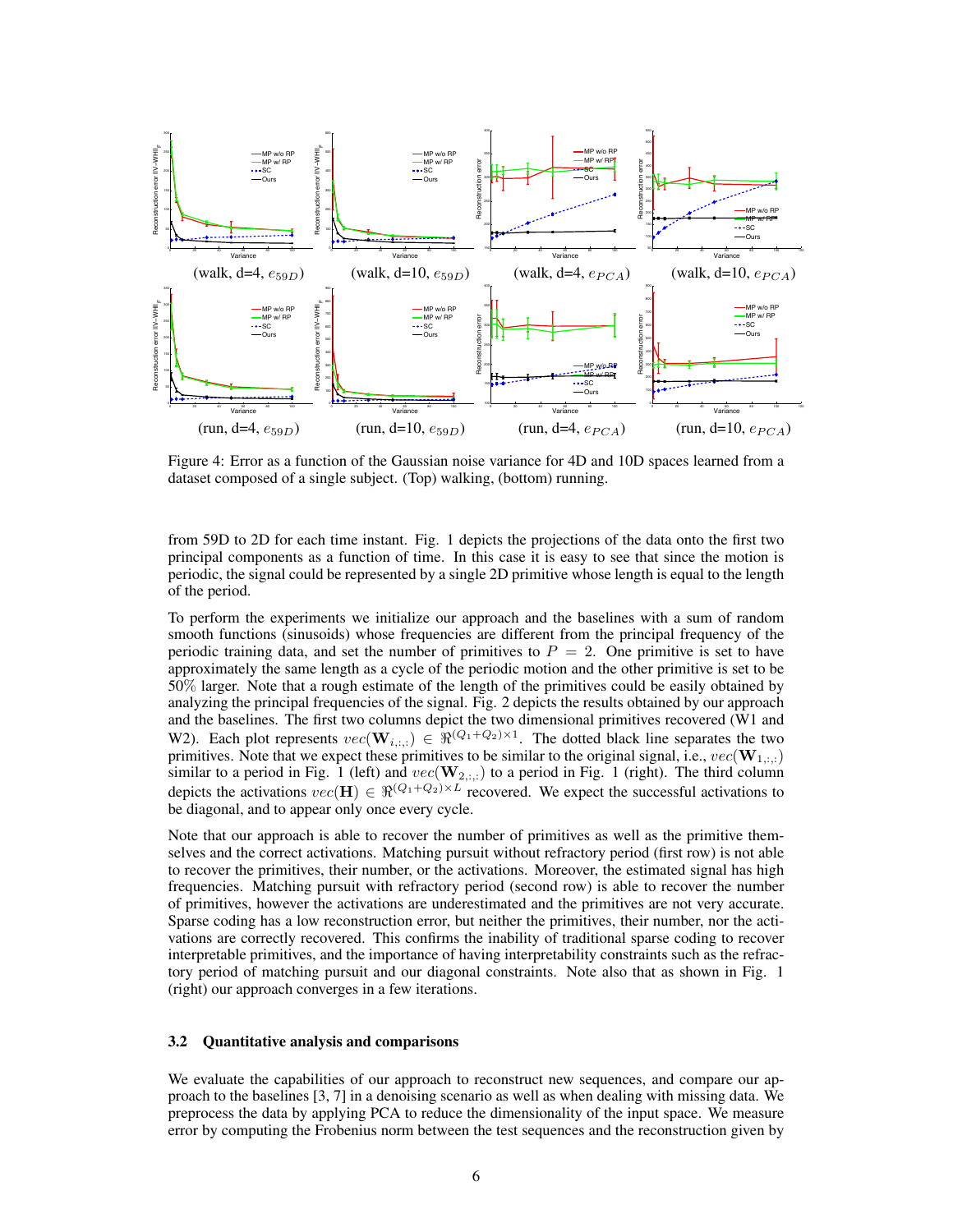

Figure 5: Multiple subject error as a function of the dimension for noisy data with variance 100 and different numbers of primitives. As expected one primitive is not enough for accurate reconstruction.



Figure 6: Missing data and influence of initialization: Error in the 59D space when  $Q/2$  and  $2Q/3$ of the data is missing. The primitives are either initialize randomly or to a smooth set of sinusoids of random frequencies.

the learned W and the estimated activations  $H_{test}$ 

$$
e_{pca} = \frac{1}{D} ||V_{test} - vec(\mathbf{W})vec(\mathbf{H}_{test})||_F
$$

as well as the error in the original 59D space which can be computed by projecting back into the original space using the singular vectors. Note that  $W$  is learned at training, and the activations  $H_{test}$  are estimated at inference time. To evaluate the generalization properties of each algorithm, we compute both errors in a denoising scenario, where  $H_{test}$  is obtained using  $\hat{V}_{test} = V_{test} + \epsilon$ , with  $\epsilon$  i.i.d Gaussian noise, and the errors are computed using the ground truth data  $V_{test}$ . For each experiment we use  $P = 1$ ,  $\eta = 0.05$ ,  $\delta_{train} = 1$ ,  $\delta_{test} = 1.3$  and a rough estimate of Q, which can be easily obtained by examining the principal frequencies of the data [16]. The primitives are initialized to a sum of sinusoids of random frequencies.

We created a walking dataset composed of motions performed by the same subject. In particular we used motions  $\{02, 03, 04, 05, 06, 07, 08, 09, 10, 11\}$  of subject 35 in the CMU mocap dataset. We also performed reconstruction experiments for running motions and used motions  $\{17, 18, 20, 21, 22, 23, 24, 25\}$  from subject 35. In both cases, we use 2 sequences for training and the rest for testing, and report average results over 10 random splits. Fig. 3 depicts reconstruction error in PCA space and in the original space as a function of the noise variance. Fig. 4 depicts reconstruction error as a function of the dimensionality of the PCA space. Our approach outperforms matching pursuit with and without refractory period in all scenarios. Note that out method outperforms sparse coding when the output is noisy. This is due to the fact that, given a big enough dictionary, sparse coding overfits and can perfectly fit the noise.

We also performed reconstruction experiments for running motions performed by different subjects. In particular we use motions  $\{03, 04, 05, 06\}$  of subject 9 and motions  $\{21, 23, 24, 25\}$  of subject 35. Fig. 5 depicts reconstruction error for our approach when using different numbers of primitives. As expected one primitive is not enough for accurate reconstruction. When using two primitives our approach performs comparable to sparse coding and clearly outperforms the other baselines.

In the next experiment we show the importance of having interpretable primitives. In particular we compare our approach to the baselines in a missing data scenario, where part of the sequence is missing. In particular,  $Q/2$  and  $2Q/3$  frames are missing. We use the single subject walking database.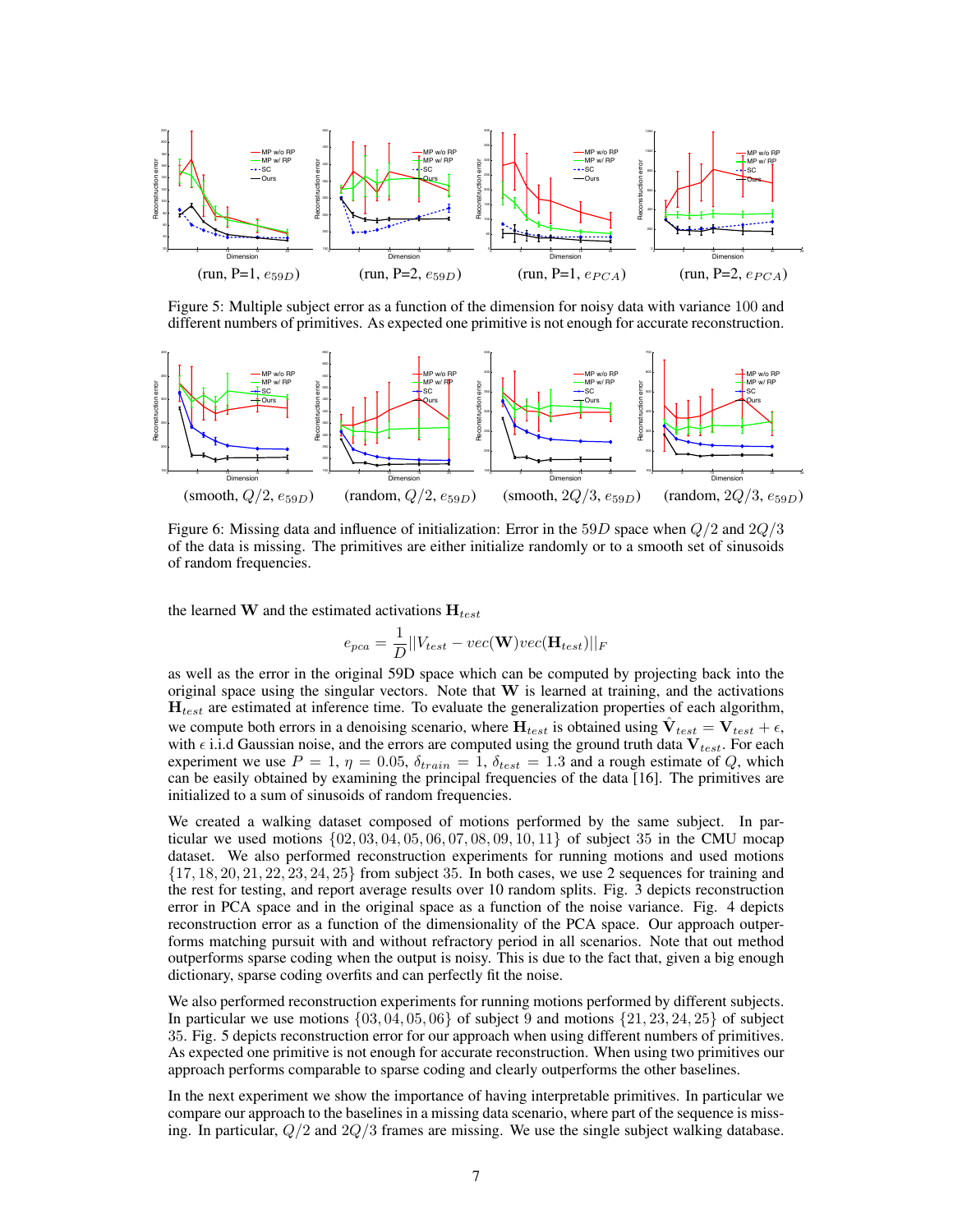

Figure 7: Influence of  $\eta$  and P on the single subject walking dataset as well as using soft constraints instead of hard constraints on the activations. (left) Our method is fairly insensitive to the choice of  $\eta$ . As expected the reconstruction error of the training data decreases when there is less regularization. The test error however is very flat, and increases when there is too much or too little regularization. For missing data, having good primitives is important, and thus regularization is necessary. Note that the horizontal axis depicts  $-\log \eta$ , thus  $\eta$  decreases for larger values of this axis. (center) Error with (green) and without (red) missing data as a function of  $P$ . Our approach is not sensitive to the value of  $P$ ; one primitive is enough for accurate reconstruction in this dataset. (right) Error when using solft constraints  $|H_{i,j,k} - H_{i,j+1,k+1}| \leq \alpha$  as a function of  $\alpha$ . The leftmost point corresponds to  $\alpha = 0$ , i.e.,  $H_{i,j,k} = H_{i,j+1,k+1}$ .

As shown in Fig. 6 our approach clearly outperforms all the baselines. This is due to the fact that sparse coding does not have structure, while the structure imposed by our equality constraints, i.e.,  $\forall i, j, k$   $H_{i,j,k} = H_{i,j+1,k+1}$ , help "hallucinate" the missing data. We also investigate the influence of initialization by using a random non-smooth initialization and the smooth initialization described above, i.e.,sinusoids of random frequencies. Note that as our approach, sparse coding is not sensitive to initialization. This is in contrast with MP which is very sensitive due to the  $\ell_0$ -type regularization.

We also investigated the influence of the amount of regularization on  $W$ . Towards this end we use the single subject walking dataset, and compute reconstruction error for the training and test data with and without missing data as a function of  $\eta$ . As shown in Fig. 7 (left) our method is fairly insensitive to the choice of  $\eta$ . As expected the reconstruction error of the training data decreases when there is less regularization. The test error in the noiseless case is however very flat, and increases slightly when there is too much or too little regularization. When dealing with missing data, having good primitives becomes more important. Note that the horizontal axis depicts  $-\log \eta$ , thus  $\eta$  decreases for larger values of the horizontal axis. The test error is higher than the training error for large  $\eta$  since we use  $\delta_{train} = 1$  and  $\delta_{test} = 1.3$ . Thus we are more conservative at learning since we want to learn interpretable primitives. We also investigate the sensitivity of our approach to the number of primitives. We use the single subject walking dataset and report errors averaged over 10 partitions of the data. As shown in Fig. 7 (middle) our approach is very insensitive to  $P$ ; in this example a single primitive is enough for accurate reconstruction.

We finally investigate the influence of replacing the hard constraints on the activations by soft constraints  $|H_{i,j,k} - H_{i,j+1,k+1}| \leq \alpha$ . Note that our approach is not sensitive to the value of  $\alpha$  and that the hard constraints ( $H_{i,j,k} = H_{i,j+1,k+1}$ ), depicted in the leftmost point in Fig. 7 (right), are almost optimal. This justifies our choice since when using hard constraints we do not need to search for the optimal value of  $\alpha$ .

# 4 Conclusion

We have proposed a sparse coding approach to learn interpretable spatio-temporal primitives of human motion. We have formulated the problem as a tensor factorization problem with tensor group norm constraints over the primitives, diagonal constraints on the activations, as well as smoothness constraints that are inherent to human motion. Our approach has proven superior to recently developed matching pursuit and sparse coding algorithms in the task of learning interpretable spatiotemporal primitives of human motion from motion capture data. In the future we plan to investigate applying similar techniques to learn spatio-temporal dictionaries of video data such as dynamic textures.